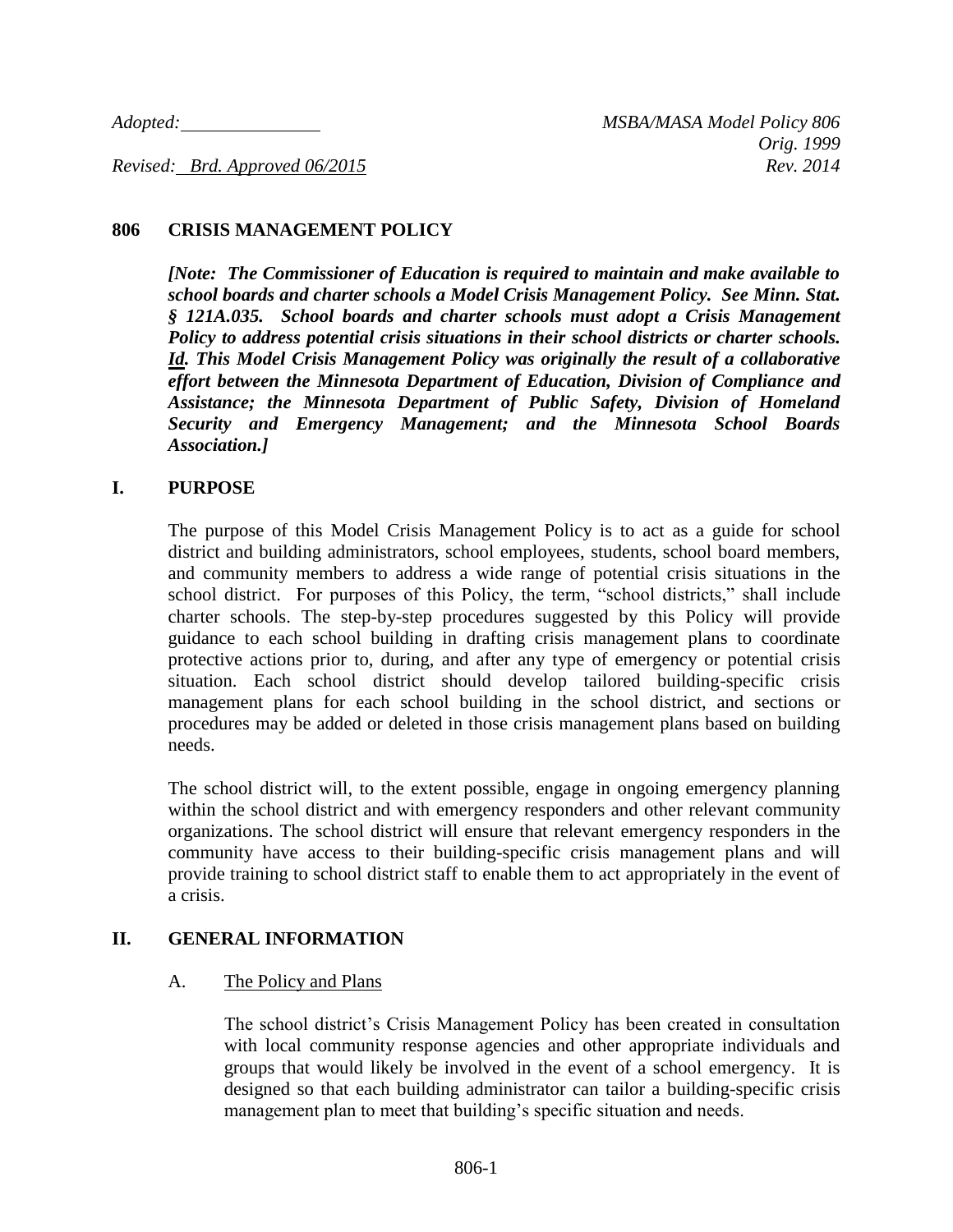The school district's administration and/or the administration of each building shall present tailored building-specific crisis management plans to the school board for review and approval. The building-specific crisis management plans will include general crisis procedures and crisis-specific procedures. Upon approval by the school board, such crisis management plans shall be an addendum to this Crisis Management Policy. This Policy and the plans will be maintained and updated on an annual basis.

- B. Elements of the District Crisis Management Policy
	- 1. General Crisis Procedures. The Crisis Management Policy includes general crisis procedures for securing buildings, classroom evacuation, building evacuation, campus evacuation, and sheltering. The Policy designates the individual(s) who will determine when these actions will be taken. These district-wide procedures may be modified by building administrators when creating their building-specific crisis management plans. A communication system will be in place to enable the designated individual to be contacted at all times in the event of a potential crisis, setting forth the method to contact the designated individual, the provision of at least two designees when the contact person is unavailable, and the method to convey contact information to the appropriate staff persons. The alternative designees may include members of the emergency first responder response team. A secondary method of communication should be included in the plan for use when the primary method of communication is inoperable. Each building in the school district will have access to a copy of the Comprehensive School Safety Guide (2011 Edition) to assist in the development of building-specific crisis management plans.

All general crisis procedures will address specific procedures for the safe evacuation of children and employees with special needs such as physical, sensory, motor, developmental, and mental health challenges.

*[Note: More specific information on planning for children with special needs can be found in the Comprehensive School Safety Guide (2011 Edition) and United States Department of Education's document entitled, "Practical Information on Crisis Planning, a Guide for Schools and Communities." A website link is provided in the resource section of this Policy.]*

a. Lock-Down Procedures. Lock-down procedures will be used in situations where harm may result to persons inside the school building, such as a shooting, hostage incident, intruder, trespass, disturbance, or when determined to be necessary by the building administrator or his or her designee. The building administrator or designee will announce the lock-down over the public address system or other designated system. Code words will not be used. Provisions for emergency evacuation will be maintained even in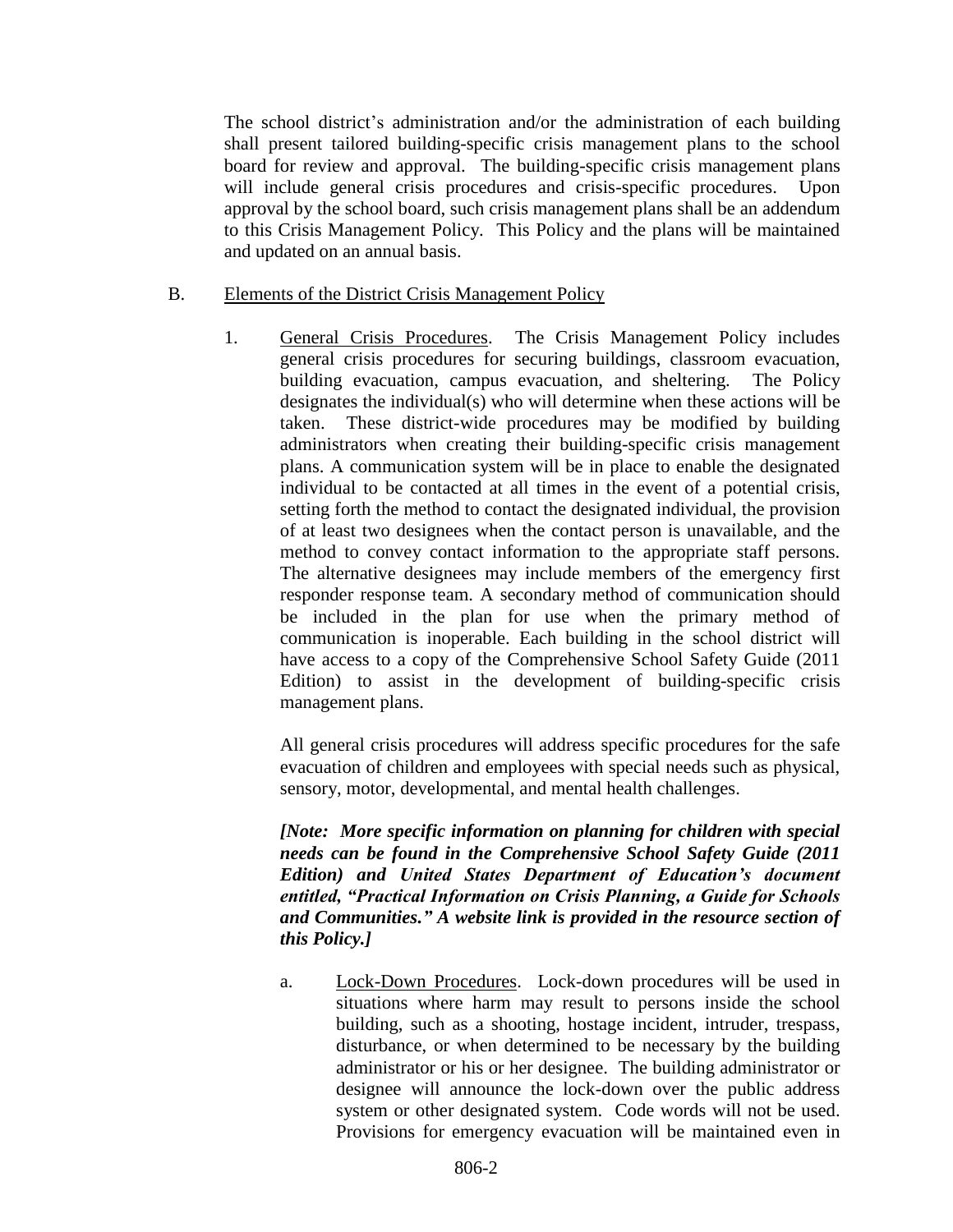the event of a lock-down. Each building administrator will submit lock-down procedures for their building as part of the buildingspecific crisis management plan.

*[Note: State law requires a minimum of five school lock-down drills each school year. See Minn. Stat. § 121A.035.]*

b. Evacuation Procedures. Evacuations of classrooms and buildings shall be implemented at the discretion of the building administrator or his or her designee. Each building's crisis management plan will include procedures for transporting students and staff a safe distance from harm to a designated safe area until released by the building administrator or designee. Safe areas may change based upon the specific emergency situation. The evacuation procedures should include specific procedures for children with special needs, including children with limited mobility (wheelchairs, braces, crutches, etc.), visual impairments, hearing impairments, and other sensory, developmental, or mental health needs. The evacuation procedures should also address transporting necessary medications for students that take medications during the school day.

## *[Note: State law requires a minimum of five school fire drills, consistent with Minn. Stat. § 299F.30, and one school tornado drill each school year. See Minn. Stat. § 121A.035.]*

c. Sheltering Procedures. Sheltering provides refuge for students, staff, and visitors within the school building during an emergency. Shelters are safe areas that maximize the safety of inhabitants. Safe areas may change based upon the specific emergency. The building administrator or his or her designee will announce the need for sheltering over the public address system or other designated system. Each building administrator will submit sheltering procedures for his or her building as part of the buildingspecific crisis management plan.

## *[Note: The Comprehensive School Safety Guide (2011 Edition) has sample lock-down procedures, evacuation procedures, and sheltering procedures.]*

2. Crisis-Specific Procedures. The Crisis Management Policy includes crisis-specific procedures for crisis situations that may occur during the school day or at school-sponsored events and functions. These districtwide procedures are designed to enable building administrators to tailor response procedures when creating building-specific crisis management plans.

## *[Note: The Comprehensive School Safety Guide (2011 Edition) includes crisis-specific procedures.]*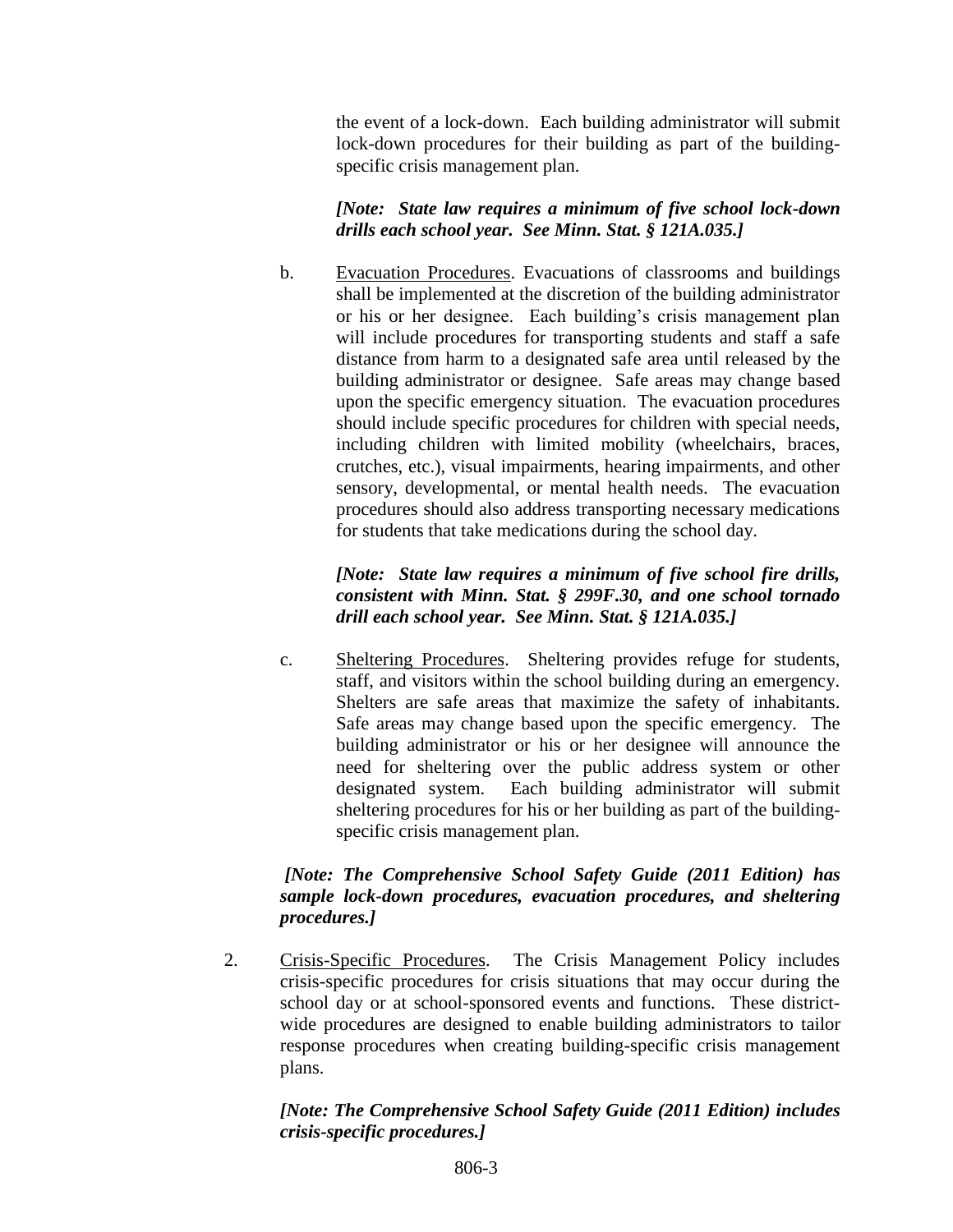- 3. School Emergency Response Teams
	- a. Composition. The building administrator in each school building will select a school emergency response team that will be trained to respond to emergency situations. All school emergency response team members will receive on-going training to carry out the building's crisis management plans and will have knowledge of procedures, evacuation routes, and safe areas. For purposes of student safety and accountability, to the extent possible, school emergency response team members will not have direct responsibility for the supervision of students. Team members must be willing to be actively involved in the resolution of crises and be available to assist in any crisis situation as deemed necessary by the building administrator. Each building will maintain a current list of school emergency response team members which will be updated annually. The building administrator, and his or her alternative designees, will know the location of that list in the event of a school emergency. A copy of the list will be kept on file in the school district office, or in a secondary location in single building school districts.

## *[Note: The Comprehensive School Safety Guide (2011 Edition) has a sample School Emergency Response Team list.]*

b. Leaders. The building administrator or his or her designee will serve as the leader of the school emergency response team and will be the primary contact for emergency response officials. In the event the primary designee is unavailable, the designee list should include more than one alternative designee and may include members of the emergency response team. When emergency response officials are present, they may elect to take command and control of the crisis. It is critical in this situation that school officials assume a resource role and be available as necessary to emergency response officials.

## **III. PREPARATION BEFORE AN EMERGENCY**

- A. Communication
	- 1. District Employees. Teachers generally have the most direct contact with students on a day-to-day basis. As a result, they must be aware of their role in responding to crisis situations. This also applies to non-teaching school personnel who have direct contact with students. All staff shall be aware of the school district's Crisis Management Policy and their own building's crisis management plan. Each school's building-specific crisis management plan shall include the method and dates of dissemination of the plan to its staff. Employees will receive a copy of the relevant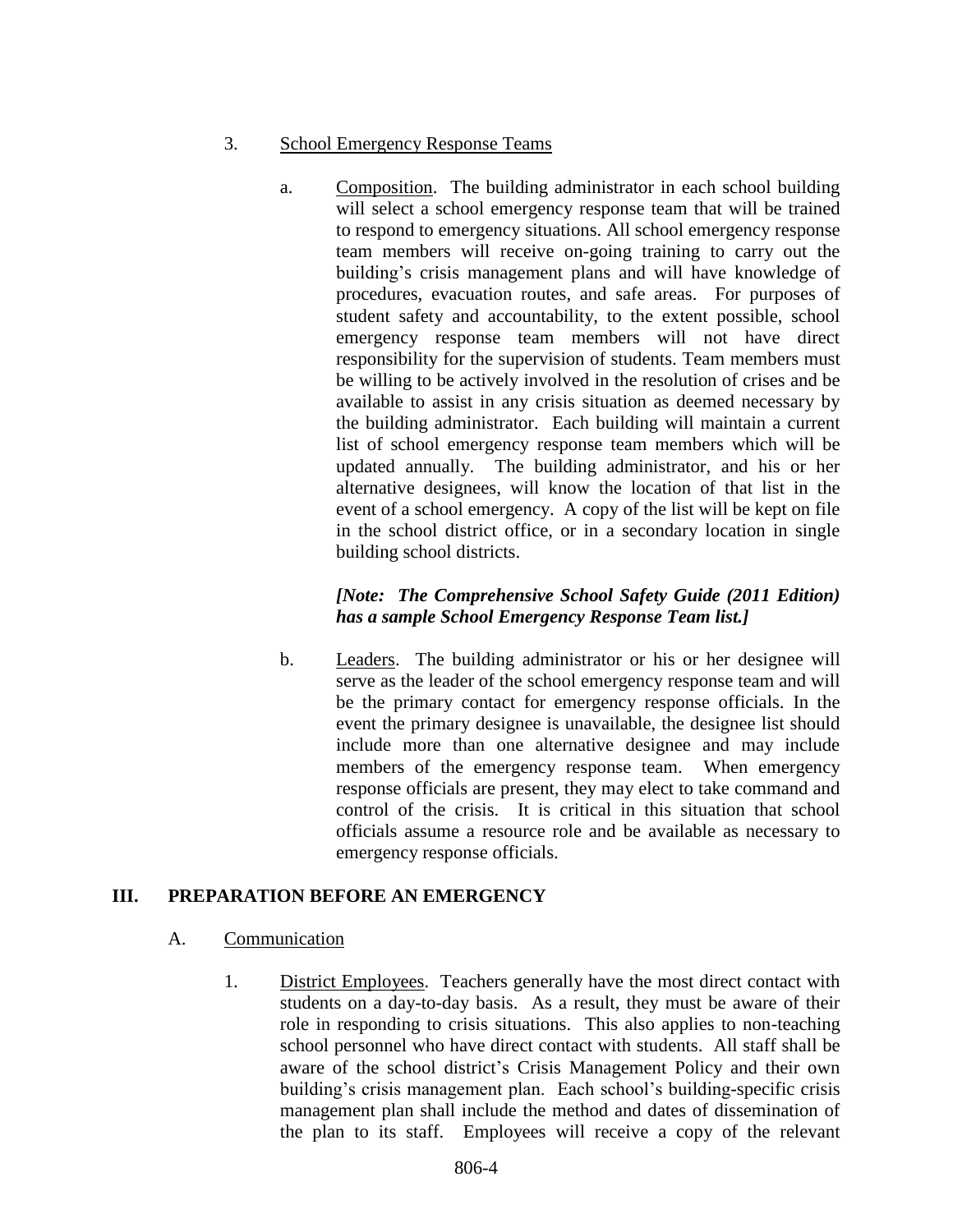building-specific crisis management plans and shall receive periodic training on plan implementation.

2. Students and Parents. Students and parents shall be made aware of the school district's Crisis Management Policy and relevant tailored crisis management plans for each school building. Each school district's building-specific crisis management plan shall set forth how students and parents are made aware of the district and school-specific plans. Students shall receive specific instruction on plan implementation and shall participate in a required number of drills and practice sessions throughout the school year.

## B. Planning and Preparing for Fire

1. Designate a safe area at least 50 feet away from the building to enable students and staff to evacuate. The safe area should not interfere with emergency responders or responding vehicles and should not be in an area where evacuated persons are exposed to any products of combustion. (Depending on the wind direction, where the building on fire is located, the direction from which the fire is arriving, and the location of fire equipment, the distance may need to be extended.)

*[Note: Evacuation areas at least 50 feet from school buildings are recommended but not mandated by statute or rule. Evacuation areas should be selected based on safety and the individual school site's proximity to streets, traffic patterns, and other hazards.]*

- 2. Each building's facility diagram and site plan shall be available in appropriate areas of the building and shall identify the most direct evacuation routes to the designated safe areas both inside and outside of the building. The facility diagram and site plan must identify the location of the fire alarm control panel, fire alarms, fire extinguishers, hoses, water spigots, and utility shut offs.
- 3. Teachers and staff will receive training on the location of the primary emergency evacuation routes and alternate routes from various points in the building. During fire drills, students and staff will practice evacuations using primary evacuation routes and alternate routes.
- 4. Certain employees, such as those who work in hazardous areas in the building, will receive training on the locations and proper use of fire extinguishers and protective clothing and equipment.
- 5. Fire drills will be conducted periodically without warning at various times of the day and under different circumstances, e.g., lunchtime, recess, and during assemblies. State law requires a minimum of five fire drills each school year, consistent with Minn. Stat. § 299F.30. See Minn. Stat. § 121A.035.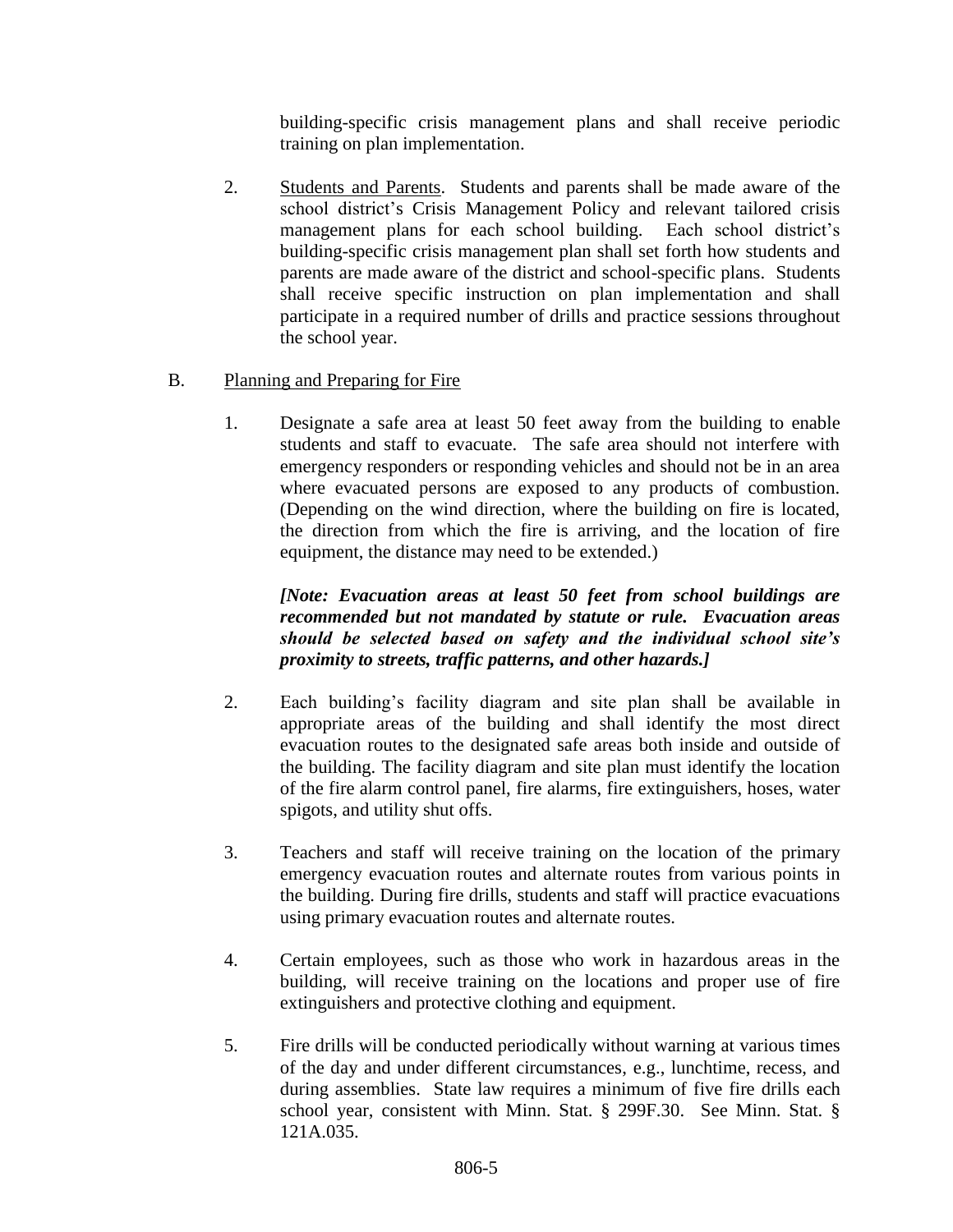## *[Note: The State Fire Marshal advises schools to defer fire drills during the winter months.]*

6. A record of fire drills conducted at the building will be maintained in the building administrator's office.

### *[Note: The Comprehensive School Safety Guide (2011 Edition), under the Preparedness/Planning section, has a sample fire drills schedule and log.]*

- 7. The school district will have prearranged sites for emergency sheltering and transportation as needed.
- 8. The school district will determine which staff will remain in the building to perform essential functions if safe to do so (e.g., switchboard, building engineer, etc.). The school district also will designate an administrator or his or her designee to meet local fire or law enforcement agents upon their arrival.

### *[Note: The Comprehensive School Safety Guide (2011 Edition), under the Response section, has a sample fire procedure form, evacuation/relocation and student reunification/release procedures, and planning for student reunification.]*

C. Facility Diagrams and Site Plans

All school buildings will have a facility diagram and site plan that includes the location of primary and secondary evacuation routes, exits, designated safe areas inside and outside of the building, and the location of fire alarm control panel, fire alarms, fire extinguishers, hoses, water spigots, and utility shut offs. All facility diagrams and site plans will be updated regularly and whenever a major change is made to a building. Facility diagrams and site plans will be maintained by the building administrator and will be easily accessible and on file in the school district office. Facility diagrams and site plans will be provided to first responders, such as fire and law enforcement personnel.

*[Note: For single building school districts, such as charter schools, a secondary location for the diagrams and site plans will be included in the district's Crisis Management Policy and may include filing documents with a charter school sponsor, or compiling facility diagrams and site plans on a CD-Rom and distributing copies to first responders or sharing the documents with first responders during the crisis planning process.]*

*[Note: To the extent data contained in facility diagrams and site plans constitute security information pursuant to Minn. Stat. § 13.37, school districts are advised to consult with appropriate officials and/or legal counsel prior to dissemination of the facility diagrams or site plans to anyone other than first*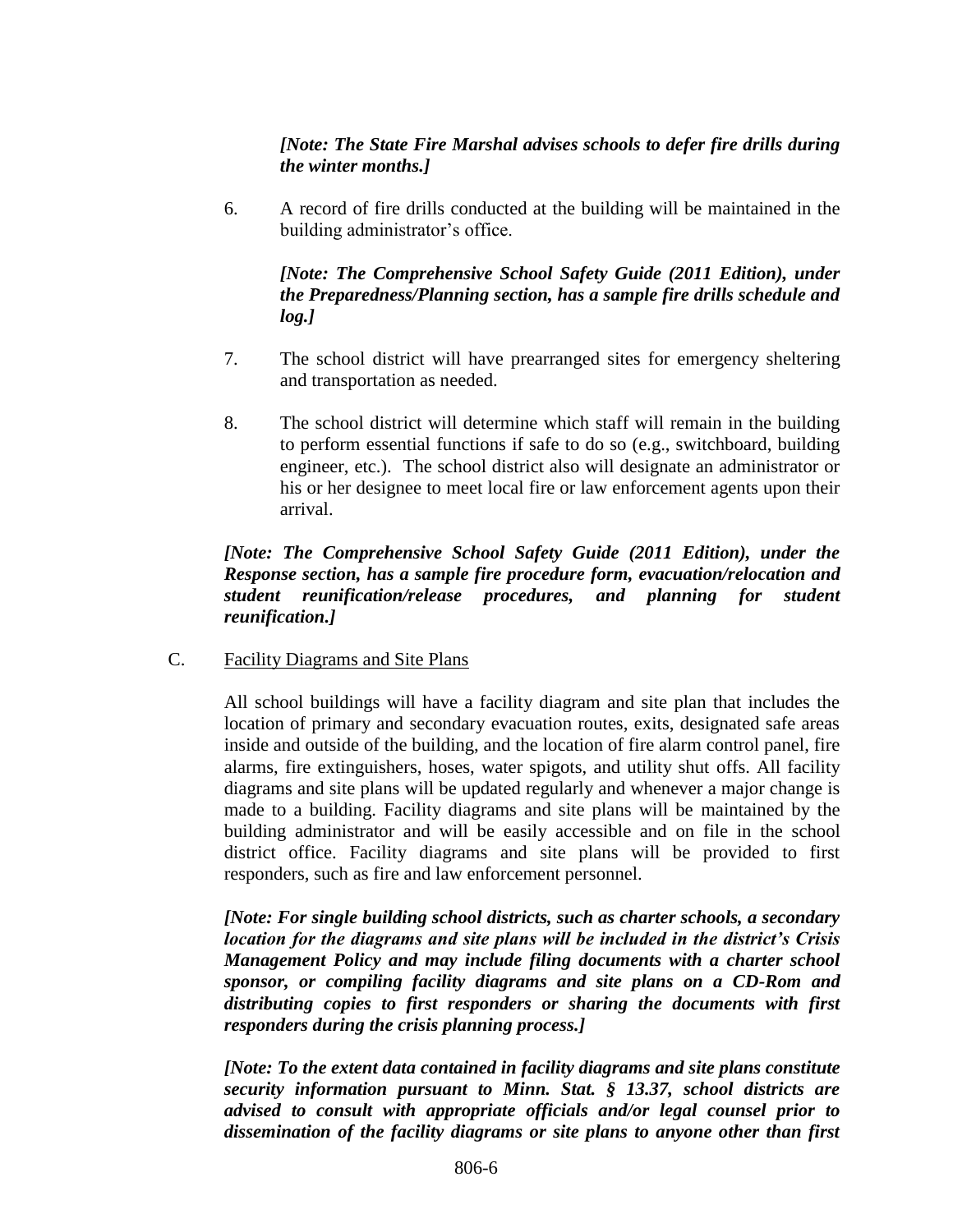#### *responders.]*

#### D. Emergency Telephone Numbers

Each building will maintain a current list of emergency telephone numbers and the names and addresses of local, county, and state personnel who may be involved in a crisis situation. The list will include telephone numbers for local police, fire, ambulance, hospital, the Poison Control Center, county and state emergency management agencies, local public works departments, local utility companies, the public health nurse, mental health/suicide hotlines, and the county welfare agency. A copy of this list will be kept on file in the school district office, or at a secondary location for single building school districts, and updated annually.

School district employees will receive training on how to make emergency contacts, including 911 calls, when the school district's main telephone number and location is electronically conveyed to emergency personnel instead of the specific building in need of emergency services.

School district plans will set forth a process to internally communicate an emergency, using telephones in classrooms, intercom systems, or two-way radios, as well as the procedure to enable the staff to rapidly convey emergency information to a building designee. Each plan will identify a primary and secondary method of communication for both internal and secondary use. It is recommended that the plan include several methods of communication because computers, intercoms, telephones, and cell phones may not be operational or may be dangerous to use during an emergency.

## *[Note: The Comprehensive School Safety Guide (2011 Edition), under the Preparedness/Planning section, has a sample Emergency Phone Numbers list.]*

#### E. Warning and Notification Systems

The school district shall maintain a warning system designed to inform students, staff, and visitors of a crisis or emergency. This system shall be maintained on a regular basis under the maintenance plan for all school buildings. The school district should consider an alternate notification system to address the needs of staff and students with special needs, such as vision or hearing.

The building administrator shall be responsible for informing students and employees of the warning system and the means by which the system is used to identify a specific crisis or emergency situation. Each school's building-specific crisis management plan will include the method and frequency of dissemination of the warning system information to students and employees.

#### F. Early School Closure Procedures

The superintendent will make decisions about closing school or buildings as early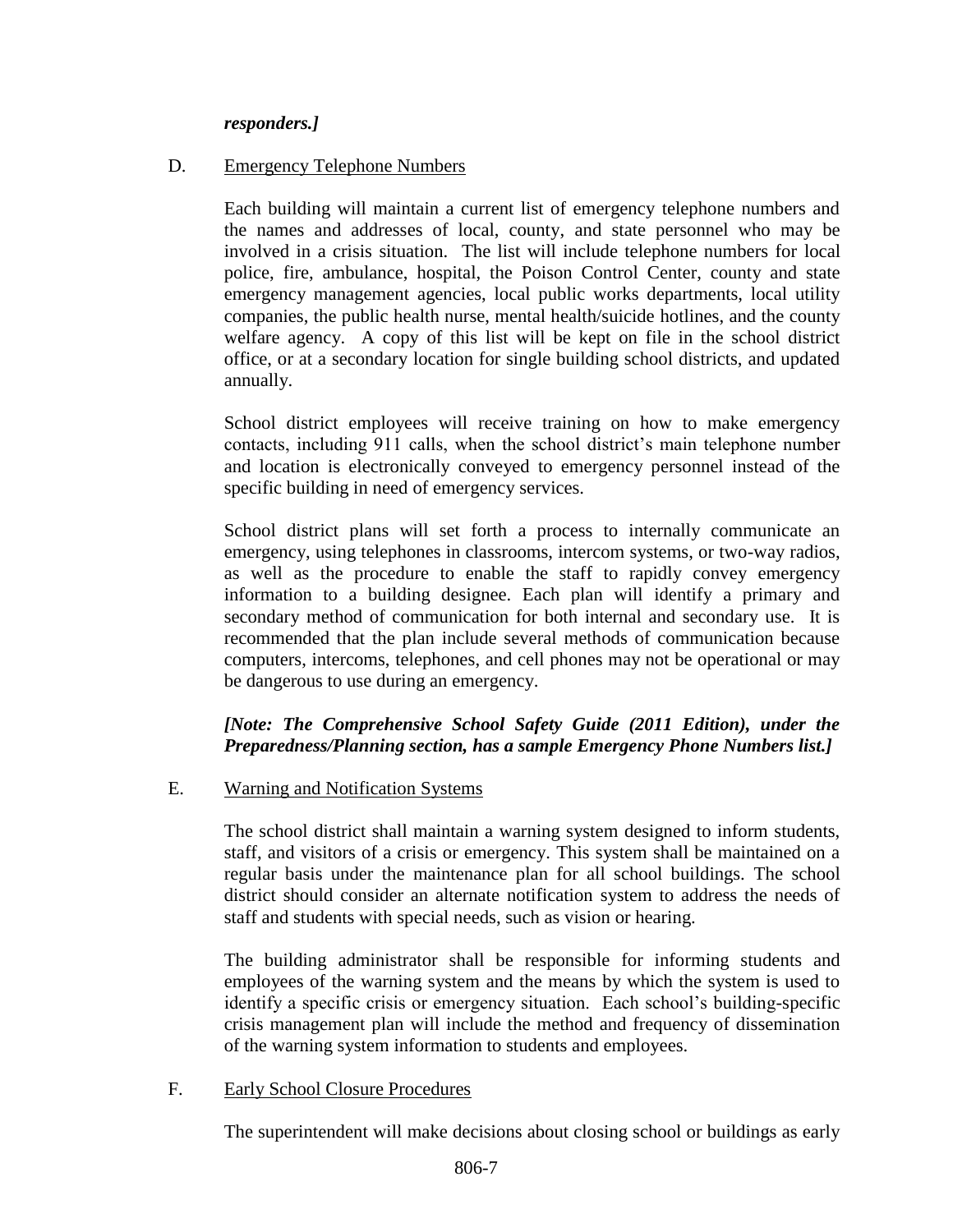in the day as possible. The early school closure procedures will set forth the criteria for early school closure (e.g., weather-related, utility failure, or a crisis situation), will specify how closure decisions will be communicated to staff, students, families, and the school community (designated broadcast media, local authorities, e-mail, or district or school building web sites), and will discuss the factors to be considered in closing and reopening a school or building.

Early school closure procedures also will include a reminder to parents and guardians to listen to designated local radio and TV stations for school closing announcements, where possible.

## *[Note: The Comprehensive School Safety Guide (2011 Edition), under the Response section, provides universal procedures for severe weather shelter.]*

G. Media Procedures

The superintendent has the authority and discretion to notify parents or guardians and the school community in the event of a crisis or early school closure. The superintendent will designate a spokesperson who will notify the media in the event of a crisis or early school closure. The spokesperson shall receive training to ensure that the district is in strict compliance with federal and state law relative to the release of private data when conveying information to the media.

## *[Note: The Comprehensive School Safety Guide (2011 Edition), under the Response section, has a sample Media Procedures form.]*

## H. Behavioral Health Crisis Intervention Procedures

Short-term behavioral health crisis intervention procedures will set forth the procedure for initiating behavioral health crisis intervention plans. The procedures will utilize available resources including the school psychologist, counselor, community behavioral health crisis intervention, or others in the community. Counseling procedures will be used whenever the superintendent or the building administrator determines it to be necessary, such as after an assault, a hostage situation, shooting, or suicide. The behavioral health crisis intervention procedures shall include the following steps:

- 1. Administrator will meet with relevant persons, including school psychologists and counselors, to determine the level of intervention needed for students and staff.
- 2. Designate specific rooms as private counseling areas.
- 3. Escort siblings and close friends of any victims as well as others in need of emotional support to the counseling areas.
- 4. Prohibit media from interviewing or questioning students or staff.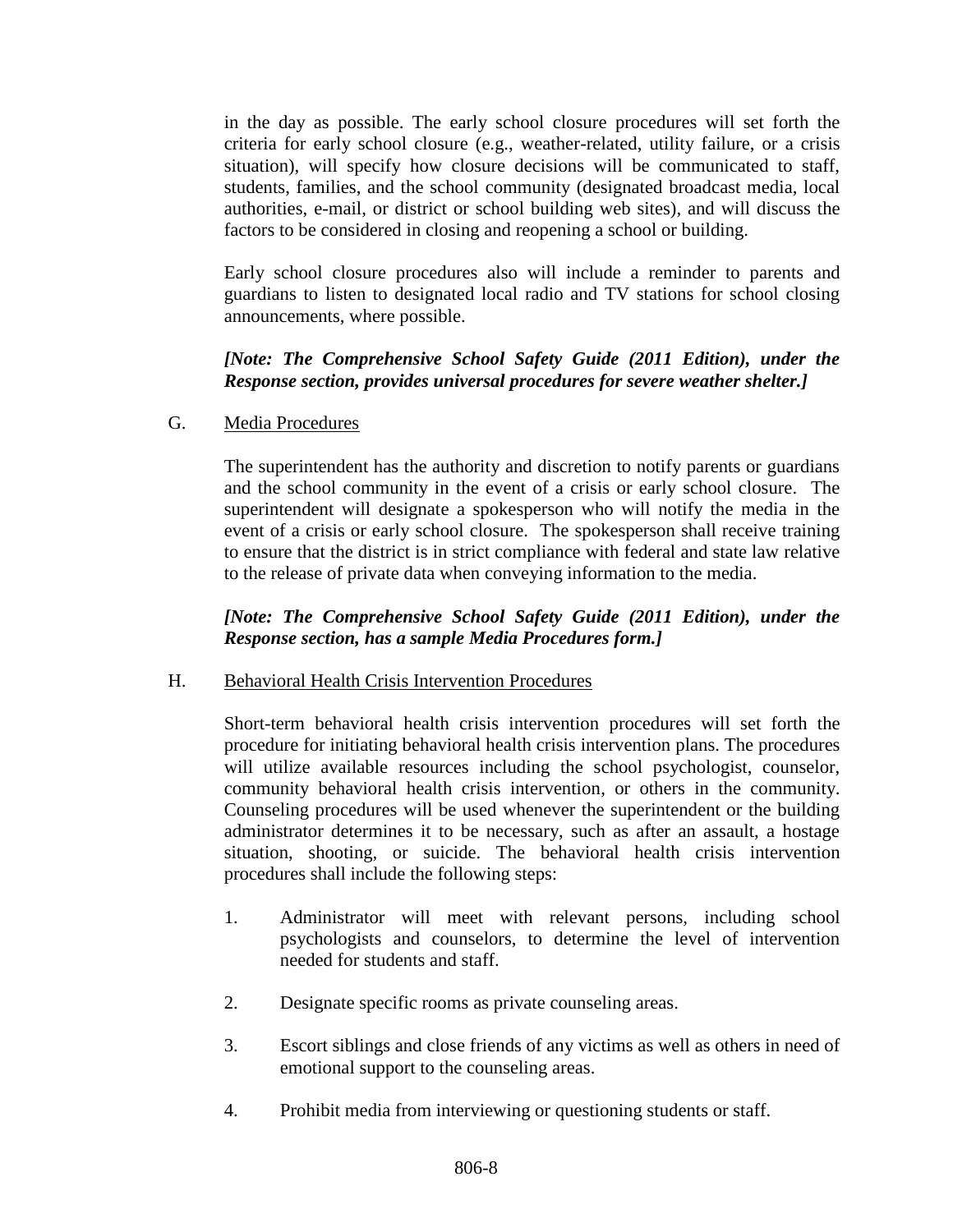- 5. Provide follow-up services to students and staff who receive counseling.
- 6. Resume normal school routines as soon as possible.
- I. Long-Term Recovery Intervention Procedures

Long-term recovery intervention procedures may involve both short-term and long-term recovery planning:

- 1. Physical/structural recovery.
- 2. Fiscal recovery.
- 3. Academic recovery.
- 4. Social/emotional recovery.

#### *[Note: The Comprehensive School Safety Guide (2011 Edition), under the Recovery section, addresses the recovery components in more detail.]*

## **IV. SAMPLE PROCEDURES INCLUDED IN THIS POLICY**

Sample procedures for the various hazards/emergencies listed below are attached to this Policy for use when drafting specific crisis management plans. Additional sample procedures may be found in the Response section of the Comprehensive School Safety Guide (2011 Edition). After approval by the school board, an adopted procedure will become an addendum to the Crisis Management Policy.

- A. Fire
- B. Hazardous Materials
- C. Severe Weather: Tornado/Severe Thunderstorm/Flooding
- D. Medical Emergency
- E. Fight/Disturbance
- F. Assault
- G. Intruder
- H. Weapons
- I. Shooting
- J. Hostage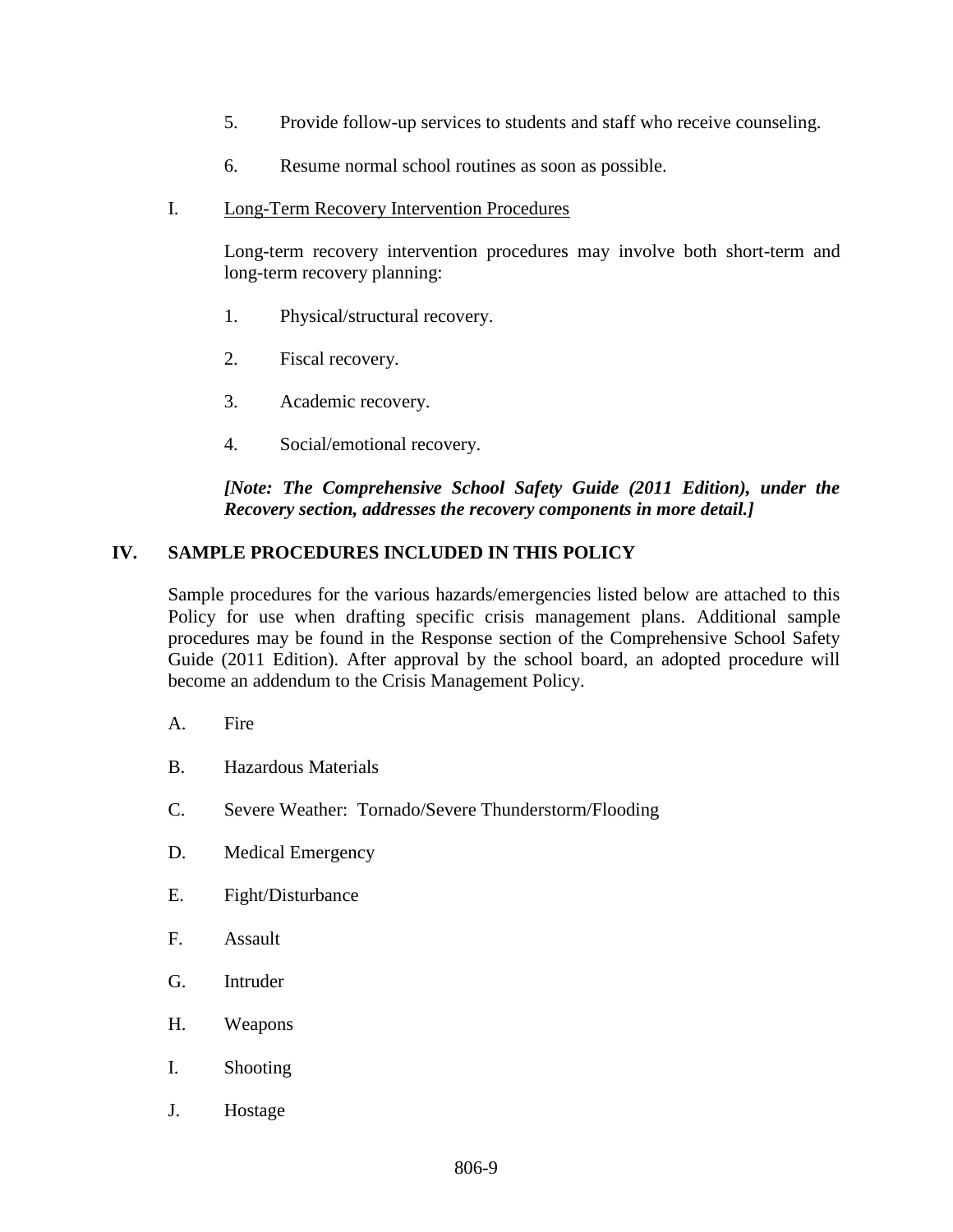- K. Bomb Threat
- L. Chemical or Biological Threat
- M. Checklist for Telephone Threats
- N. Demonstration
- O. Suicide
- P. Lock-down Procedures
- Q. Shelter-In-Place Procedures
- R. Evacuation/Relocation
- S. Media Procedures
- T. Post-Crisis Procedures
- U. School Emergency Response Team
- V. Emergency Phone Numbers
- W. Highly Contagious Serious Illness or Pandemic Flu

# **V. MISCELLANEOUS PROCEDURES**

A. Chemical Accidents

Procedures for reporting chemical accidents shall be posted at key locations such as chemistry labs, art rooms, swimming pool areas, and janitorial closets.

*[Note: School buildings must maintain Material Safety Data Sheets (M.S.D.S.) for all chemicals on campus. State law, federal law, and OSHA require that pertinent staff have access to M.S.D.S. in the event of a chemical accident.]*

B. Visitors

The school district shall implement procedures mandating visitor sign in and visitors in school buildings. See MSBA/MASA Model Policy 903 (Visitors to School District Buildings and Sites).

The school district shall implement procedures to minimize outside entry into school buildings except at designated check-in points and assure that all doors are locked prior to and after regular building hours.

C. Student Victims of Criminal Offenses at or on School Property